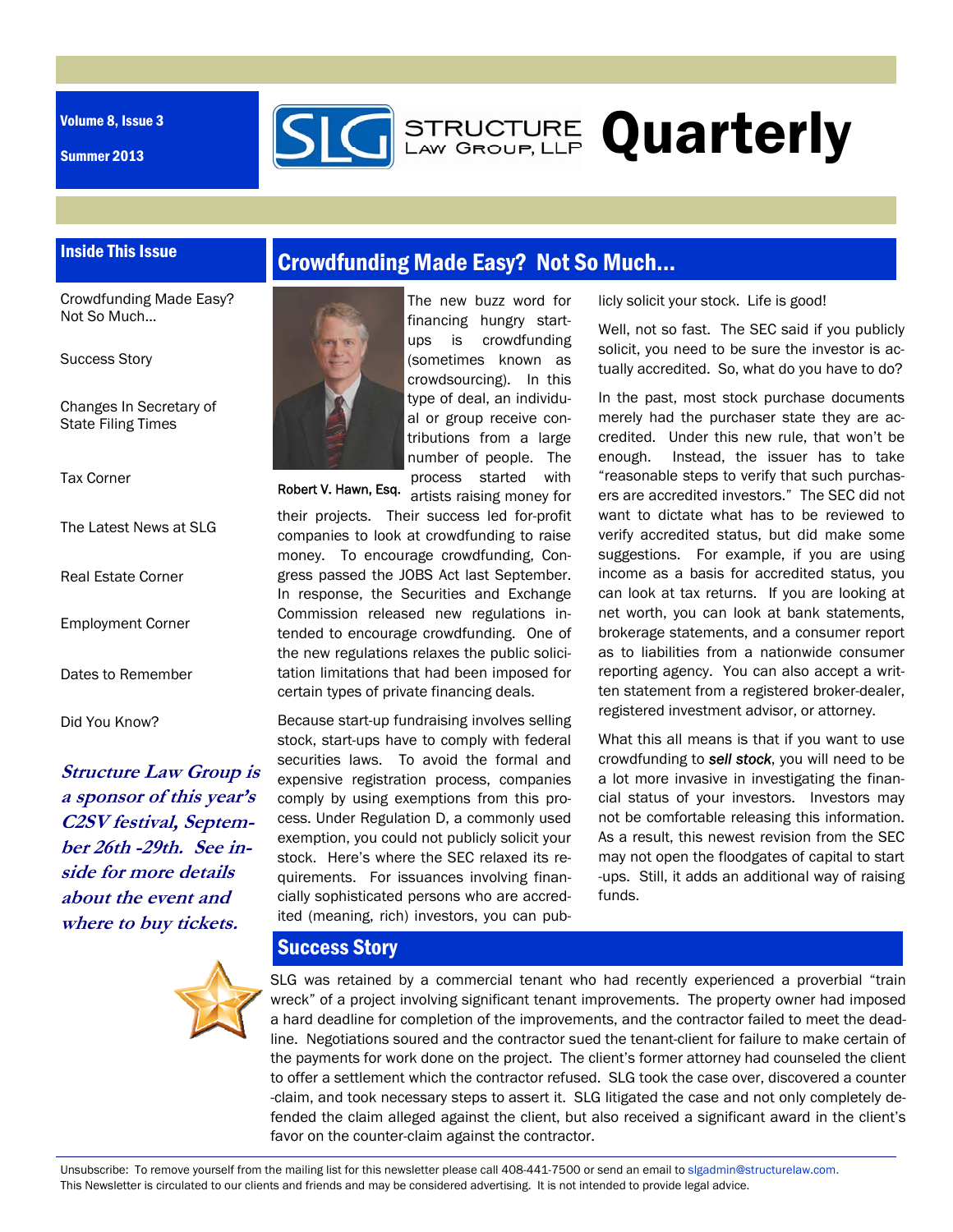## Changes in Secretary of State Filing Times

The question I hear most from our small business clients in the initial meeting is, "How long will it take to form my company?"

For many years my answer was that we could have the filed Articles of Incorporation (for a Corporation), Articles of Organization (for an LLC), or Certificate of Partnership when forming in California within about a week. However, several years ago the California Secretary of State started to slow down and I had to tell clients that it could take several weeks. Unfortunately, in the last year or so the delays crept up to three months or more for the California Secretary of State to process and return a business filing.

California does provide a 24-hour expedited filing option, for an additional \$350 over the usual filing fees. I have often wondered whether it was the California budget crisis that was causing filing times to slow down because of lack of resources, or if the Secretary of State was purposefully taking longer to return routine filings in order to force virtually everyone to pay the "rush" fees.

Other states such as Delaware offer much faster turn-around

times, usually 24 –48 hours at no extra cost.

Governor Brown recently signed a bill (AB 113) to provide \$1.6 million in funding to the California Secretary of State to be used to eliminate the backlog of over 100,000 filings and speed up the business filing process. The stated goal was to reduce waiting times for a business filing to be processed and returned from three months to between 5 and 10 days by November, 2013. *[Source: Spidell's California Taxletter, Vol 35.6, June 1, 2013, p.71]* 

We have already seen a reduction to about 2 weeks, so something is working. Hopefully this reduction in waiting times will allow business owners and inventors to start their business in California faster and less expensively (with no rush fees). In addition to benefiting the small business owners, this should also benefit the State as hopefully the State will collect more franchise taxes and will likely start collecting more payroll taxes and sales taxes from new businesses sooner.

*By: Tamara B. Pow, Esq.* 

## Tax Corner



If your school age kids (under 13) went to summer day camp so you could work, those costs qualify for the dependent care credit. However costs of summer school and tutoring programs aren't eligible because they are for education, not care. *[Source: The Kiplinger Tax Letter, Vol. 88 No. 14, July 3, 2013]* 

#### Child and Dependent Care Expenses Credit

California has new substantiation requirements for the Child and Dependent Care Expenses Credit as of July 1, 2013. You must retain adequate records including the age of the child, identity and taxpayer ID of the care providers, documents showing the physical location of the care provider, and proof of payment. *[Source: Spidell's California Taxletter, Vol. 35.8, August 1, 2013, p.93]*

#### Consider a Cost Segregation Study before Agreeing to an Asset Purchase Price Allocation

A corporation bought the assets of a competitor and agreed to an allocation of the purchase price in the purchase contract. Later the buyer had a cost segregation study done on the assets showing they were eligible for faster depreciation. The 11th Circuit Court of Appeals just upheld an earlier Tax Court decision that, despite the cost segregation study, the buyer must stick with the allocation in the purchase contract. (Peco Foods, 11th Cir.) *[Source: The Kiplinger Tax Letter, Vol. 88 No. 15, July 19, 2013}* 

#### Larger Companies Won't Have To Provide Health Coverage To Workers Next Year

The new employer mandate stating that employers with 50 or more full-time employees must provide health insurance to their employees or face stiff penalties has been delayed until 2015. However, there's no delay on the rule that individuals who go without health insurance must pay a fine. This will take effect on January 1, 2014. *[Source: The Kiplinger Tax Letter, Vol. 88 No. 14, July 3, 2013}*

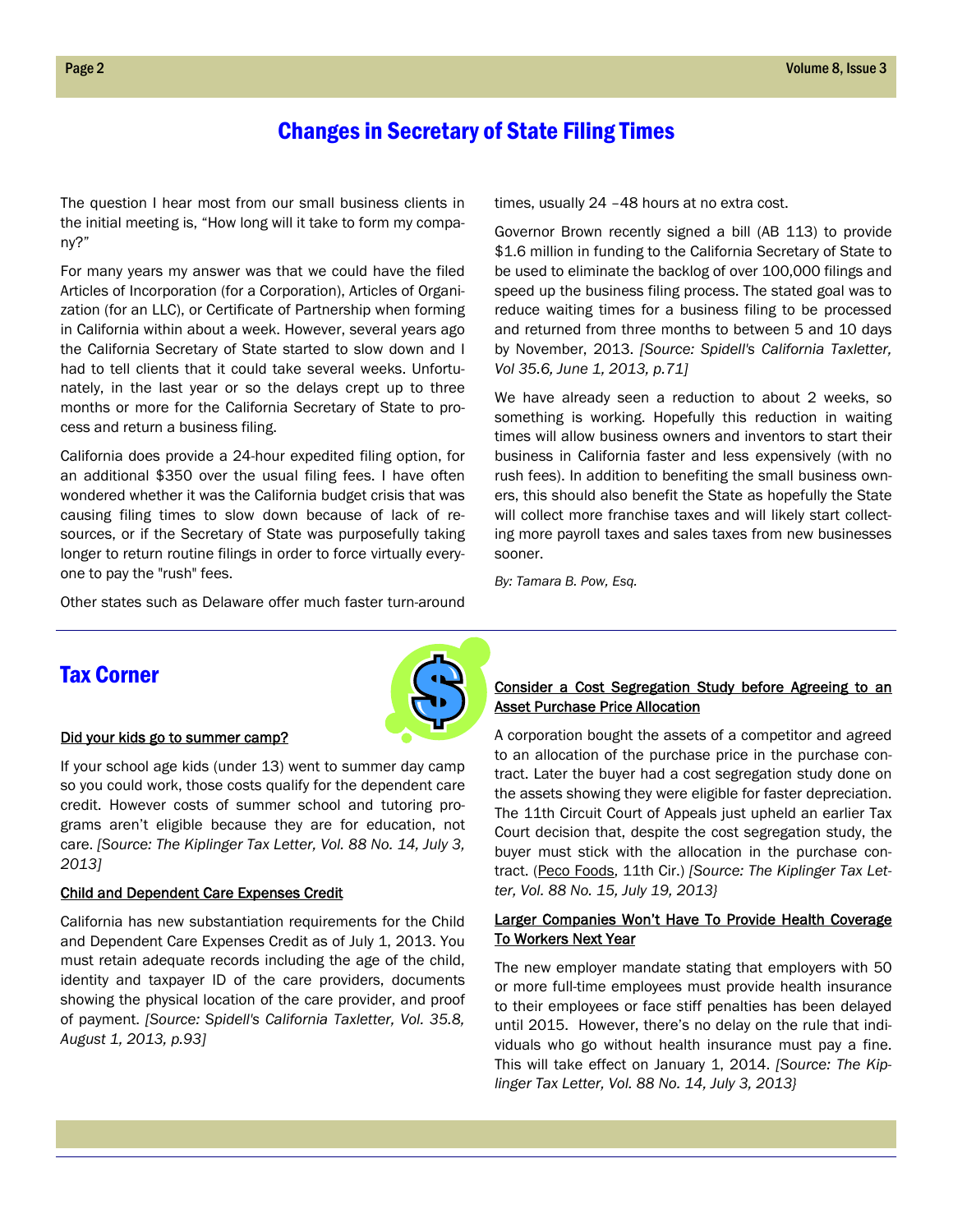# The Latest News At

## SLG Welcomes Summer Ludwick!



We're excited to announce that Summer Ludwick has joined Structure Law Group! Summer's practice focuses mainly on business and commercial real estate transactions.

 Summer represents businesses and individuals in the purchase, sale, exchange, leasing and financing of office buildings,

Summer Lud-

R&D space, industrial and warehouse, retail, hotels, apartments, common interest associations, and sustainable or LEED certified buildings. She is proficient in asset-

based deal structuring, and the preparation of operating, joint venture, development and shared ownership agreements. Summer also handles an array of corporate matters, including entity formation, purchase or sale of business assets, bulk sales, loan documentation, and advice and preparation of agreements involving on-going business matters.

#### Summer was also recently selected as one of the 2013 SuperLawyers Northern California Rising Stars.

**STRUCTURE** LAW GROUP, LLP

Summer is a real asset to the Structure Law Group team. Having her on board allows us to provide a higher level of service to our clients, and adds significant strength to our real estate and corporate service areas. Summer can be reached at (408) 441-7500 or sludwick@structurelaw.com.



wick, Esg.  $\frac{1}{1}$  associations, and sustainable or LFFD certi- Structure Law Group is a proud sponsor of the inaugural C2SV conference to be held in San Jose at the end of September. This combination conference and music festival features many of the thought leaders creating our new economy. Among the speakers is SLG's Bob Hawn, who will be discussing with our client, Social Media Gateways, the creation of a lean start-up and the process of building a revenue positive company on minimal outside funding. See c2sv.com for tickets and information.

## Real Estate Corner

### New Filing Requirement for §1031 exchange of California property

Starting January 1, 2014, if you exchange California property for out-of-

state property you will be required to file an information return with the FTB for the year of the exchange and every subsequent year that the gain is deferred. Regardless of your state of residency at the time of the exchange, if you are a California resident when the out-of-state property is later sold, all of the gain is taxable in California. If you were a California resident at the time of the exchange but you are a nonresident when it is sold, the previously untaxed California gain is taxable to California. "*If you exchange out-ofstate property for California property you must reduce the California basis on the property by the amount deferred, even if you were a nonresident at the time of the exchange."*  The new filing requirements will help the FTB track these exchanges. *[Source: Spidell's California Taxletter, Vol. 35.7, July 1, 2013]* 

# Employment Corner

#### DOL Issues Model Affordable Care Act **Notices**

Whether or not companies offer health insurance to their employees, employers must tell employees by

October 1, 2013 that they can buy coverage through statebased exchanges. The DOL has issued a model notice that employers can give to their employees to explain coverage options. It can be found at www.dol.gov/ebsa/ healthreofrm.

The DOL has also updated the template for the Summary of Benefits and Coverage that all employees must receive. This can be found at www.dol.gov/ebsa/heatlhreform/ #summaryofbenefits. Even though the play-or-pay mandate of the Affordable Care Act has been delayed until January 1, 2015, employers must start distributing these items in 2013. [*Source: The HR Specialist, Vol. 11, No. 8, August 2013]*